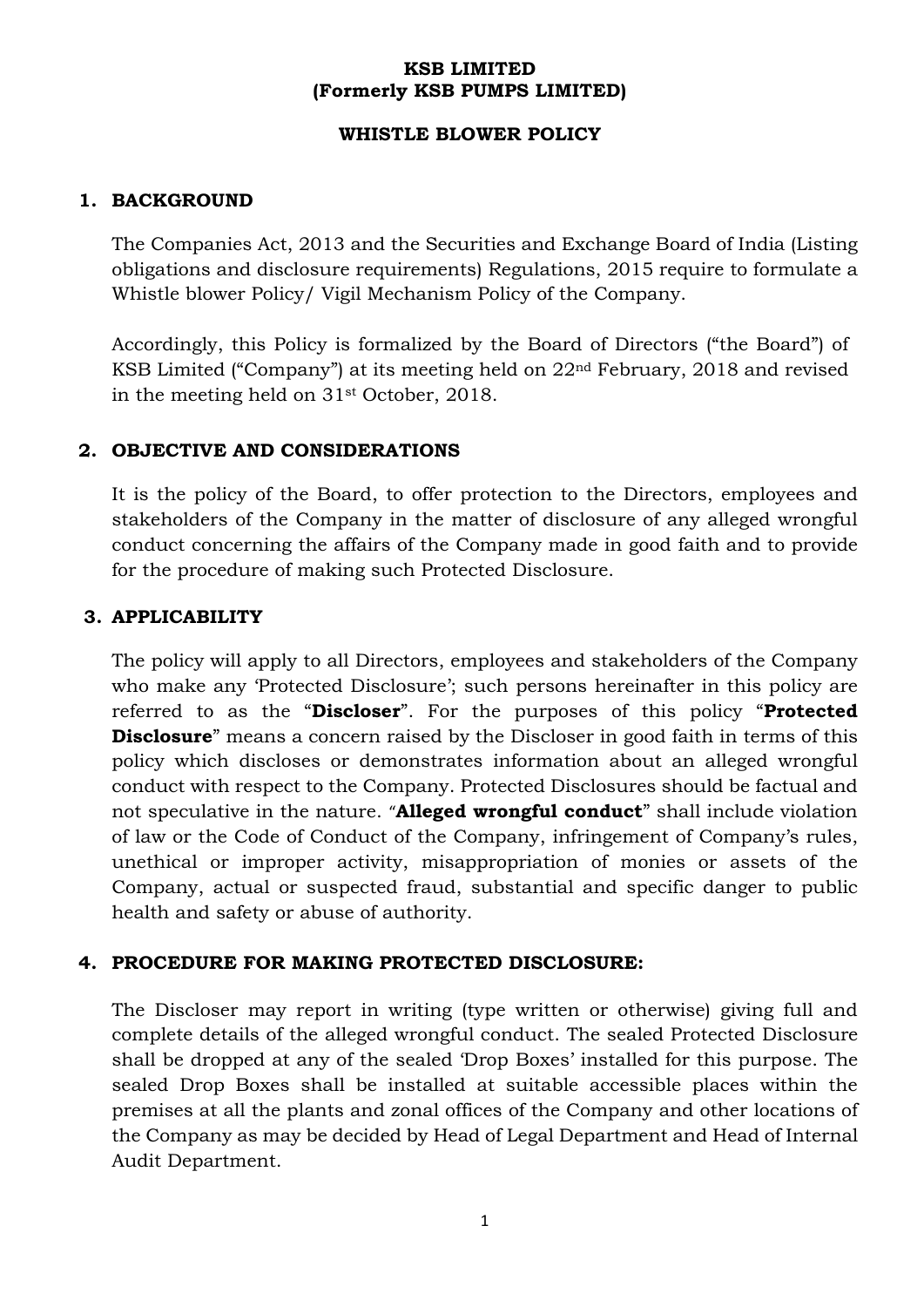Alternatively the Discloser may report to the Chairman of the Audit Committee by writing to the designated email id for this purpose viz. "**[whistleblower.india@ksb.com](mailto:whistleblower.india@ksb.com)**" mentioning the subject as "**KSB Whistle Blower**". Email Disclosures reported with any other subject line may not be considered for investigation.

The Discloser may choose to keep his/her identity anonymous. In such cases, the Protected Disclosure should be accompanied with strong evidence and data.

The sealed Drop Boxes at such locations shall be opened on or before 3rd day of every month, by two nominees of management at respective locations. The nominees shall not have the authority to open sealed Protected Disclosures.

After opening the sealed Drop Box, all the sealed Protected Disclosures received therein for the period shall promptly be sent to the Head of Legal Department in an envelope. Any one of the nominees at each location shall promptly send a mail to the designated email id, reporting the number of sealed Protected Disclosures received in Drop Box and a confirmation that all such sealed Protected Disclosures have promptly been sent to the Head of Legal Department.

The sealed Protected Disclosures received from each such location shall be opened by the Head of Legal Department in presence of Head of Internal Audit Department on or before 10th day of every month.

# **5. INVESTIGATION**

The investigation of the Protected Disclosures received through Drop Boxes or emails will be carried out by Head of Legal Department and Head of the Internal Audit Department and/or by Chairman of the Audit Committee promptly. During the process of investigation, confidentiality of the Discloser shall be maintained.

# **6. REPORT TO THE AUDIT COMMITTEE**

The Chairman of the Audit Committee shall submit a report of Protected Disclosures received and outcome of the investigation at the forthcoming meeting of the Audit Committee of the Board of Directors.

#### **7. FALSE ALLEGATIONS OF WRONGFUL CONDUCT**

The Discloser who knowingly makes false allegations of alleged wrongful conduct shall be liable for disciplinary action or punishments having regard to the facts and circumstances of the case.